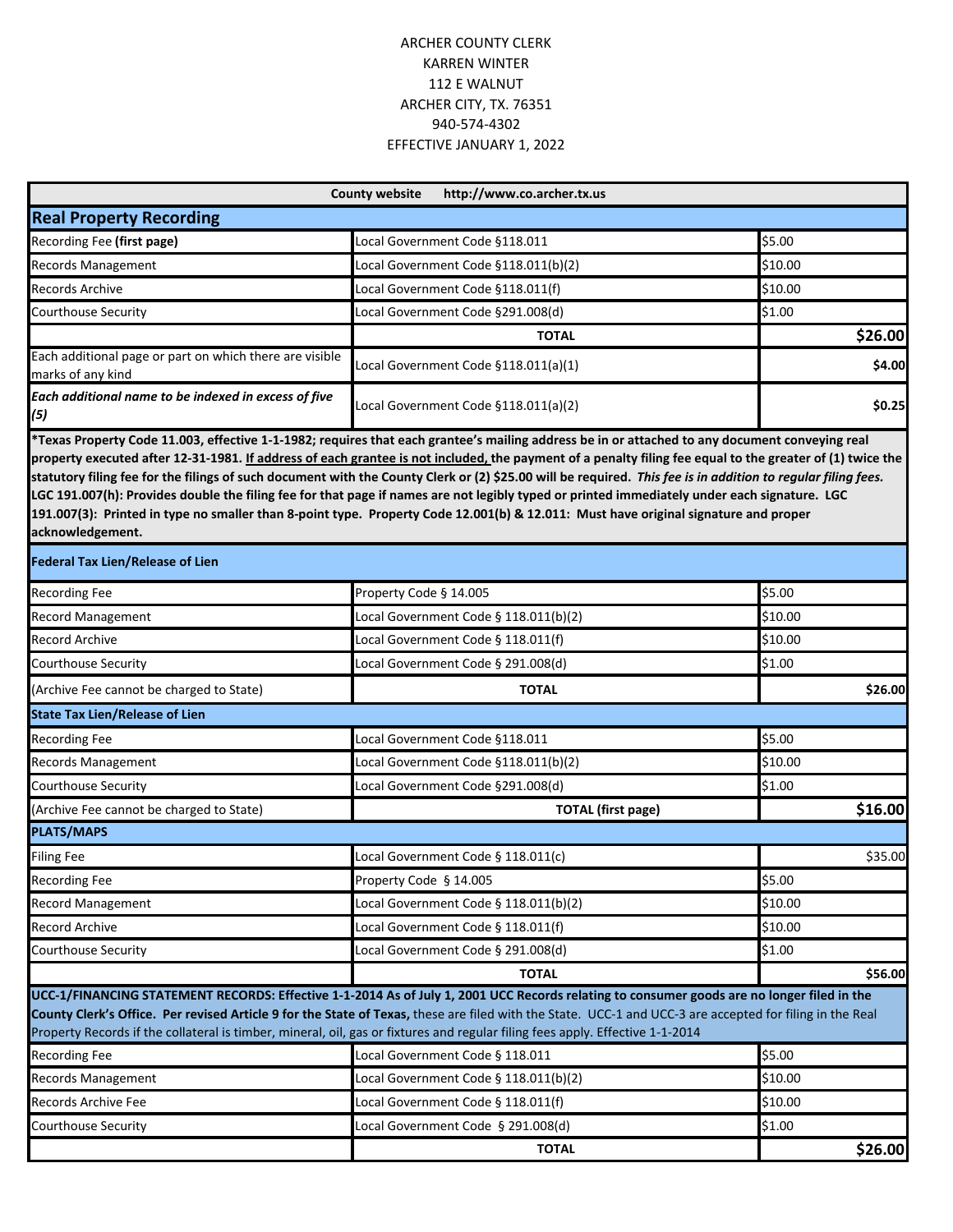| Applications available on the county website:                           | http://www.co.archer.tx.us                                                                                                                                                                                        |                  |
|-------------------------------------------------------------------------|-------------------------------------------------------------------------------------------------------------------------------------------------------------------------------------------------------------------|------------------|
| <b>Assumed Name and Assumed Name Abandonment</b>                        |                                                                                                                                                                                                                   |                  |
|                                                                         |                                                                                                                                                                                                                   |                  |
| <b>Recording Fee</b>                                                    | TX Business & Commerce Code § 71.155                                                                                                                                                                              | \$2.00           |
| <b>Record Management</b>                                                | Local Government Code § 118.011(b)(2)                                                                                                                                                                             | \$10.00          |
| <b>Record Archive</b>                                                   | Local Government Code § 118.011(f)                                                                                                                                                                                | \$10.00          |
| Courthouse Security                                                     | Local Government Code § 291.008(d)                                                                                                                                                                                | \$1.00           |
|                                                                         | <b>TOTAL</b>                                                                                                                                                                                                      | \$23.00          |
| EACH ADDITIONAL NAME INDEXED                                            | TX Business & Commerce Code, Sec. 71.115 (a) (2)                                                                                                                                                                  | \$0.50           |
| <b>Assumed Name Copies</b>                                              |                                                                                                                                                                                                                   |                  |
| Certified Copies (cert. \$5 + \$1 a page)                               |                                                                                                                                                                                                                   | \$6.00           |
| Uncertified Copies (plain copy)(per page)                               |                                                                                                                                                                                                                   | \$1.00           |
| POSTING PUBLIC NOTICES: Including Trustee/Foreclosure Sales             |                                                                                                                                                                                                                   |                  |
| <b>Recording Fee</b>                                                    | TX Property Code § 51.002(f)                                                                                                                                                                                      | \$2.00           |
| Courthouse Security Fee                                                 | Local Government Code § 291.008(d)                                                                                                                                                                                | \$1.00           |
|                                                                         | <b>TOTAL</b>                                                                                                                                                                                                      | \$3.00           |
| Courthouse Annex, (**Passed by Commissioner's Court September 23, 2002) | Trustee and Foreclosure Sales are conducted the first Tuesday of every month and will be located inside the north entrance of<br>*NOTICE OF FORECLOSURE/TRUSTEE SALES MAY BE VIEWED AT http://www.co.archer.tx.us |                  |
| <b>WAREHOUSE BOND</b>                                                   |                                                                                                                                                                                                                   |                  |
| <b>Courthouse Security</b>                                              | Local Governemnt Code § 291.008(d)                                                                                                                                                                                | \$1.00           |
| <b>Record Management</b>                                                | Local Government Code § 118.011(a)(7)                                                                                                                                                                             | \$10.00          |
| <b>Bond Approved</b>                                                    | Local Government Code § 118.011(a)(7)                                                                                                                                                                             | \$3.00           |
| <b>Records Archive Fee</b>                                              | Local Government Code § 118.011(a)(7)                                                                                                                                                                             | \$10.00          |
|                                                                         | <b>TOTAL</b>                                                                                                                                                                                                      | \$23.00          |
| ** \$4.00 for each additional page to record                            | Local Government Code § 118.011(a)(7)                                                                                                                                                                             |                  |
| <b>CATTLE BRAND APPLICATION/RELEASE OF OWNERSHIP</b>                    |                                                                                                                                                                                                                   |                  |
| (Applications available on website: http://www.co.archer.tx.us)         |                                                                                                                                                                                                                   |                  |
| Application                                                             |                                                                                                                                                                                                                   |                  |
|                                                                         | Local Government Code § 118.020(a)(9)                                                                                                                                                                             |                  |
| Recording Fee of 1 Brand                                                | TX Agri. Code § 144.110                                                                                                                                                                                           | \$5.00           |
| <b>Record Management</b>                                                | Local Government Code § 118.011(b)(2)                                                                                                                                                                             | \$10.00          |
| <b>Record Archive</b>                                                   | Local Government Code § 118.011(f)                                                                                                                                                                                | \$10.00          |
| Courthouse Security                                                     | Local Government Code § 291.008(d)                                                                                                                                                                                | \$1.00           |
|                                                                         | <b>TOTAL</b>                                                                                                                                                                                                      | \$26.00          |
| <b>Each Additional Brand Location</b>                                   | Recorded at the same time only                                                                                                                                                                                    | \$26.00          |
| <b>MILITARY DISCHARGE (DD214)</b>                                       |                                                                                                                                                                                                                   |                  |
| <b>FILING</b>                                                           | Local Government Code §192.002(b)                                                                                                                                                                                 | <b>No Charge</b> |
| <b>CERTIFIED COPY</b>                                                   | Texas Government Code § 603.003(a)                                                                                                                                                                                | <b>No Charge</b> |
|                                                                         | <b>THANK YOU FOR YOUR SERVICE!</b>                                                                                                                                                                                |                  |
|                                                                         |                                                                                                                                                                                                                   |                  |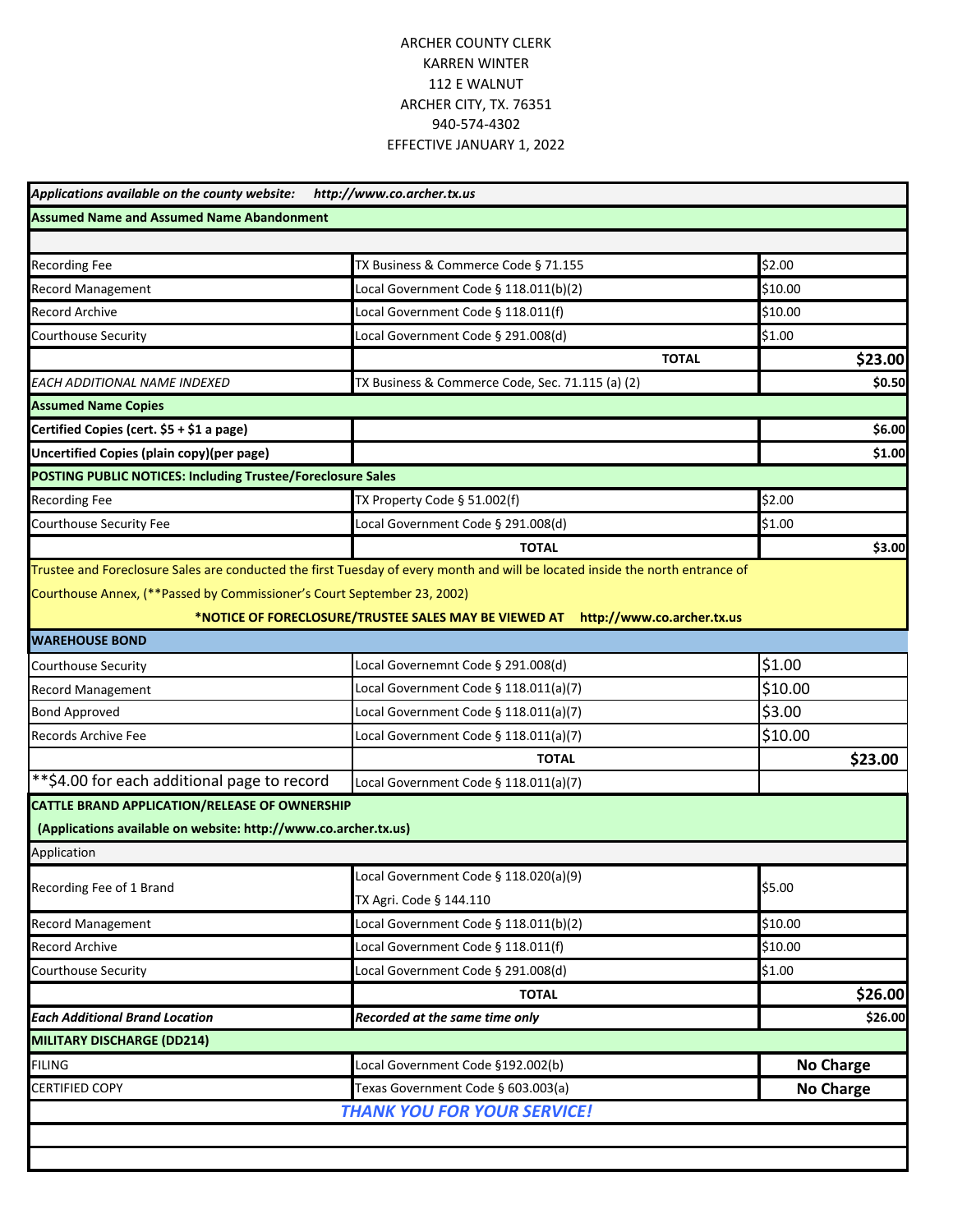| <b>BIRTH CERTIFICATES</b>                                                       |                                                                            |              |
|---------------------------------------------------------------------------------|----------------------------------------------------------------------------|--------------|
| Applications available on the county website: http://www.co.archer.tx.us        |                                                                            |              |
| Certificate/County Clerk Fee                                                    | Local Government Code 118.015(a),TAC § 181.22, HSC 191.0045                | \$20.00      |
| <b>Vital Statistics Fee</b>                                                     | HSC § 191.0045                                                             | \$1.80       |
| <b>Vital Statistics Preservation Fee</b>                                        | HSC § 191.0045                                                             | \$1.00       |
|                                                                                 | <b>TOTAL</b>                                                               | \$23.00      |
| <b>DEATH CERTIFICATES</b><br><b>Archer County Only</b>                          |                                                                            |              |
| Applications available on the county website: http://www.co.archer.tx.us        |                                                                            |              |
| Search/Certificate/County Clerk Fee                                             | Local Government Code 118.015(a), TAC § 181.22(b)(s), HSC 191.0045 \$20.00 |              |
| Vital Statistics Preservation Fee                                               | HSC § 191.0045                                                             | \$1.00       |
|                                                                                 | <b>TOTAL</b>                                                               | \$21.00      |
| <b>Each Additional Copy</b><br>Ordered at the same time<br>\$4.00               |                                                                            |              |
| County Clerk Fee                                                                | HSC § 191.0045                                                             | \$3.00       |
| <b>Vital Statistics Preservation Fee</b>                                        | HSC § 191.0045                                                             | \$1.00       |
| \$2.00 (letter)<br><b>Clear Covers</b>                                          | \$3.00 (legal)                                                             |              |
| <b>INFORMAL MARRIAGE LICENSE</b>                                                |                                                                            |              |
| License Fee (ML/CC \$12.50,ML/ST \$12.50)                                       | Local Government Code § 118.011(a)(8)                                      | \$25.00      |
| <b>Records Management</b>                                                       | Local Government Code § 118.011(b)(2)                                      | \$10.00      |
| <b>Records Archive Fee</b>                                                      | Local Government Code § 118.011(f)                                         | \$10.00      |
| Courthouse Security Fee                                                         | Local Government Code § 291.008(d)                                         | \$1.00       |
| <b>Vital Statistics Preservation Fee</b>                                        | HSC § 191.0045                                                             | \$1.00       |
|                                                                                 | <b>TOTAL</b>                                                               | \$47.00      |
| <b>MARRIAGE LICENSE without Texas Premarital Education Certificate</b>          |                                                                            |              |
| License Fee (ML/CC \$30.00, ML/ST \$20.00)                                      |                                                                            | \$60.00      |
| (ML/FTF \$10.00)                                                                | Local Government Code § 118.011(a)(7)                                      |              |
| <b>Records Management</b>                                                       | Local Government Code § 118.011(b)(2)                                      | \$10.00      |
| Records Archive Fee                                                             | Local Government Code § 118.011(f)                                         | \$10.00      |
| Courthouse Security Fee                                                         | Local Government Code § 291.008(d)                                         | \$1.00       |
| <b>Vital Statistics Preservation Fee</b>                                        | HSC § 191.0045                                                             | \$1.00       |
| 72 hour waiting period from date of application before the license can be used. | <b>TOTAL</b>                                                               | \$82.00      |
| <b>MARRIAGE LICENSE with Texas Premarital Education Certificate</b>             |                                                                            |              |
| License Fee                                                                     | Local Government Code § 118.011(a)(7)                                      | \$<br>waived |
| <b>Records Management</b>                                                       | Local Government Code § 118.011(b)(2)                                      | \$10.00      |
| Records Archive Fee                                                             | Local Government Code § 118.011(f)                                         | \$10.00      |
| Courthouse Security Fee                                                         | Local Government Code § 291.008(d)                                         | \$1.00       |
| <b>Vital Statistics Preservation Fee</b>                                        | HSC § 191.0045                                                             | \$1.00       |
| 72 hour waiting period is waived.                                               | <b>TOTAL</b>                                                               | \$22.00      |